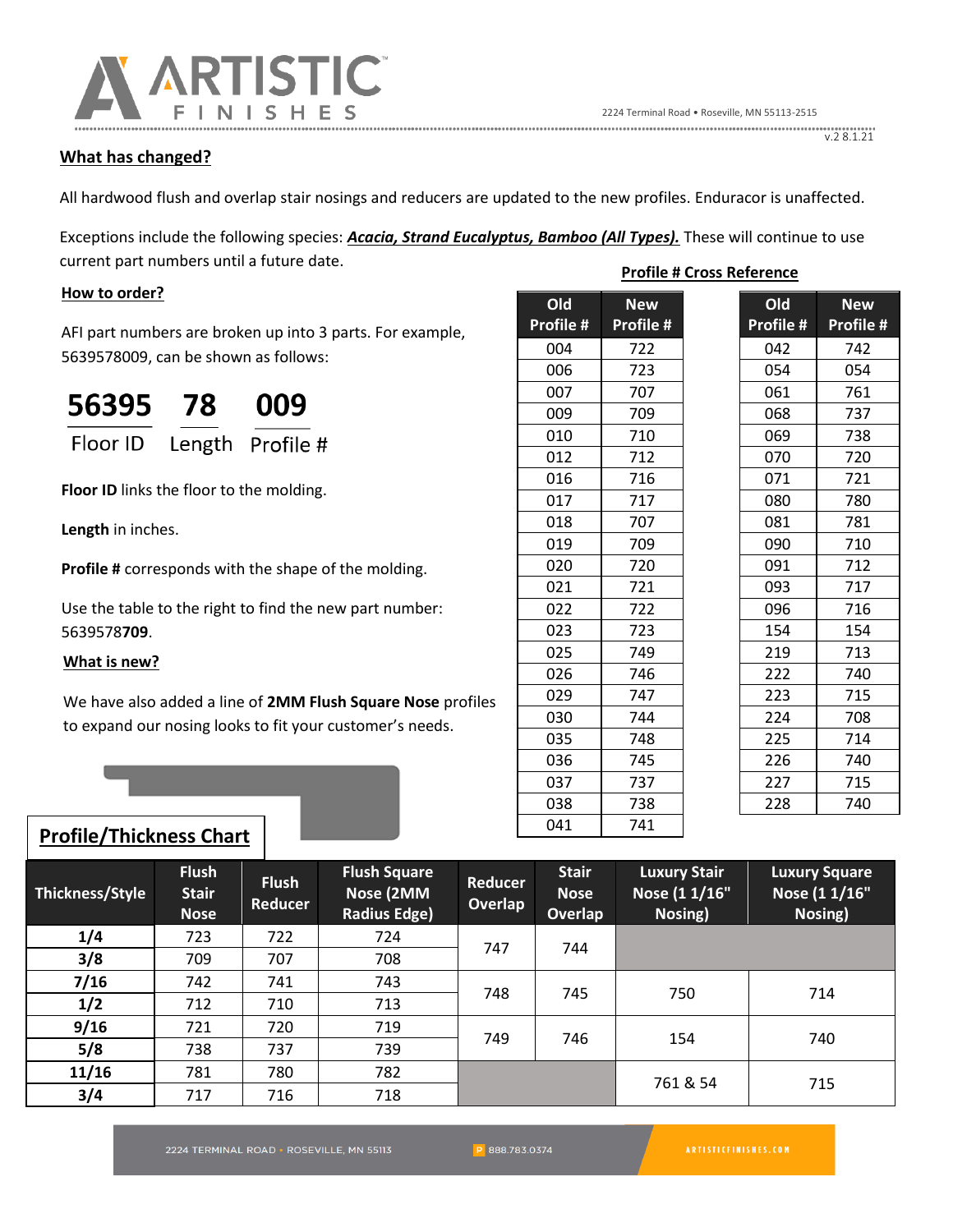

#### Flush Profile Offering Reducers Standard Stair Nosing Square Stair Nosing  $\begin{array}{c} 1 \\ \frac{1}{4} \\ \text{[.2500°]} \end{array}$  $\begin{array}{c} 1 \\ \frac{1}{4} \\ 1.2500 \\ \end{array}$  $\frac{3}{4}$ <br>[.7500"]  $\frac{3}{4}$ <br>.7500"] 1/4"  $[.2500"]$  $\frac{11}{16}$ " Reducer (722) Stair Nose (723) Sq Stair Nose (724)  $3"$  $\frac{3}{8}$ <br>[.3438"]  $2 \frac{7}{8}$ <br>[.8450]  $\begin{bmatrix} \frac{7}{8} \\ .8450 \end{bmatrix}$  $rac{3}{8}$  $[.3438!]$ 3/8"  $[.3438"]$ Reducer (707) Sq Stair Nose (708) Stair Nose (709)  $3 3"$  $2 \frac{7}{16}$  [.4063"]  $\frac{7}{16}$ [.4063]  $\begin{array}{c} \frac{7}{8} \\ 1.8450 \end{array}$  $\frac{7}{16}$ "<br>[.4063"]  $68 - 18450$ 7/16"  $-1"$ Reducer (741) Sq Stair Nose (743) Stair Nose (742)  $3"$  $2 \begin{bmatrix} \frac{1}{2} \\ .4688 \end{bmatrix}$  $\frac{1}{2}$  $1.4688$ "  $\frac{1}{8}$ [.8450"]  $^{8}_{0.8450"}$  $1/2"$  $[.4688"]$  $-1$ " $-$ Reducer (710) Stair Nose (712) Stair Nose (713)  $2"$  $\sim$ 3  $\begin{array}{c}\n 9 \\
 \frac{16}{16} \\
 \end{array}$  [.5313"]  $\frac{9}{16}$ <br>[.5313"]  $\begin{bmatrix} \frac{7}{8} \\ .8450 \end{bmatrix}$  $\frac{9}{16}$ "<br>[.5313"]  $\begin{array}{c}\n\frac{7}{8} \\
[.8450^\circ]\n\end{array}$ 9/16"  $-1$ <sup>-1</sup>  $1"$ Reducer (720) Stair Nose (721)  $(719$  $\sim$  $2 \frac{5}{8}$  = 1.5938"]  $\frac{5}{8}$ <br>[.5938"]  $\begin{bmatrix} \frac{7}{8} \\ .8450 \end{bmatrix}$  $\frac{5}{8}$  $\frac{7}{8}$  "<br>[.8450"] 5/8"  $[.5938"]$  $2 -1 -1$ <sup>-</sup> Reducer (737) Stair Nose (738) Sg Stair Nose (739)  $2"$  $3"$  $\sim$  $\frac{11}{16}$ <br>[.6563"]  $\frac{11}{16}$ [.6563]  $\begin{bmatrix} \frac{7}{8} \\ .8450^\circ \end{bmatrix}$  $\frac{11}{16}$ "<br>[.6563"]  $\frac{7}{8}$  "<br>[.8450"] 11/16"  $\sim$  $-1$ "  $-1$ <sup>\*</sup> Reducer (780) Sq Stair Nose (782) Stair Nose (781)  $3 \sim$  $2"$  $\begin{array}{c} 3 \\ 4 \\ \hline \end{array}$  [.7188"]  $\frac{7}{8}$  = [.8450]  $\frac{3}{4}$  $\begin{array}{c} \frac{7}{8} \\ 1.8450 \end{array}$  $\frac{3}{4}$  $[.7188"]$ 3/4"  $[.7188"]$  $2"$  $1 \overline{a}$ Reducer (716) Stair Nose (717) Sq Stair Nose (718)

*NOTE: Actual molding thickness is 1/32-inch less than listed thickness to allow \*Images are not scaled to size for slight variations in flooring thicknesses and different installation methods*